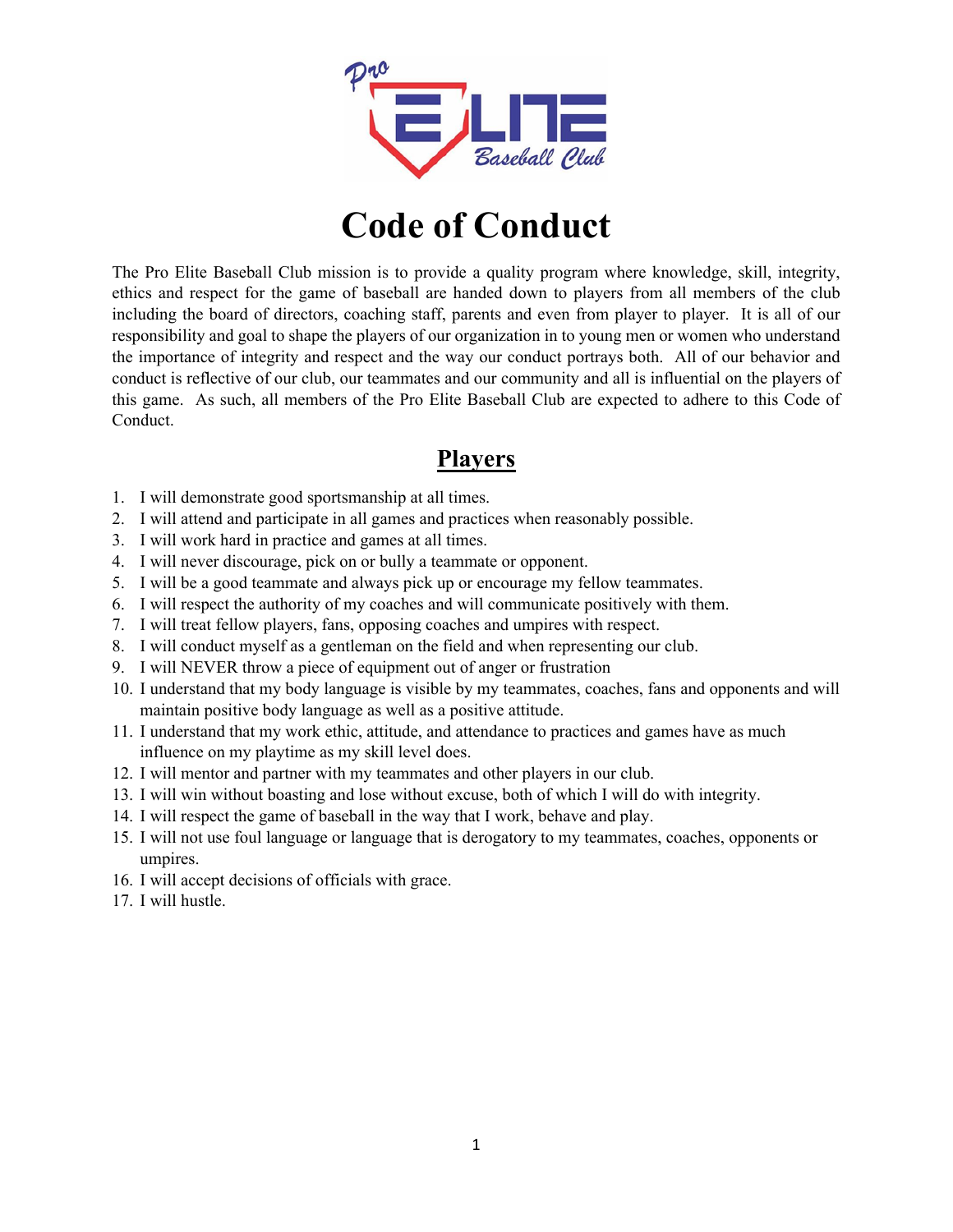

## **Parents/Fans**

- 1. I will partner with coaches and administrators of the club to provide a positive environment, to build character and integrity in the players of this club.
- 2. I will cheer for our team, not against our opponent.
- 3. I will conduct myself in a manner that is respectful to our team, our opponents, their fans, and umpires.
- 4. I will not use foul or obscene language of any kind.
- 5. I will not behave in an obnoxious or foul manner and will remember that my conduct has a direct reflection of our players, our club, our community and myself.
- 6. I will to let the coaches coach, the umpires umpire and the players play.
- 7. I will be a positive role model for our players and their siblings.
- 8. I will not engage in public displays of anger.
- 9. I will promote good sportsmanship.
- 10. I will not enter the dugout or field of play unless invited by a coach.
- 11. I will report questionable conduct by a player, coach or fan such as violations of our code of conduct, abusive behavior or irreconcilable personality conflicts to a coach or club board member.
- 12. Although I may not always agree, I will respect coaching decisions with regard to playtime, positions and strategy.
- 13. I will demonstrate good sportsmanship at all times.
- 14. I will respect the authority of coaches and will communicate positively with them.
- 15. I will treat fellow players, fans, opposing coaches and umpires with respect.
- 16. I will accept decisions of officials with grace.

### **Coaches**

- 1. I will put the safety and well being of players above all other motivations.
- 2. I will with all effort, teach integrity, respect and responsibility, on and off the field to my players.
- 3. I will respect the game of baseball with my conduct and enforce the players code of ethics with my players.
- 4. I will teach "the correct way to play the game" in my instruction, conduct and coaching.
- 5. I will attempt to build character, respect, integrity and help shape the character of these young men.
- 6. I will respect the professional relationships between opposing coaches, umpires and officials.
- 7. I will not fraternize with players and will keep the relationships professional and in a mentoring nature.
- 8. I will push my players to work hard and to leave their best on the field.
- 9. I will conduct myself in a manner that is respectful to our team, our opponents, their fans, and umpires.
- 10. I will not use foul or obscene language of any kind.
- 11. I will not behave in an obnoxious or foul manner and will remember that my conduct has a direct reflection on our players, our club, our community and myself.
- 12. I realize that I will disagree with and umpire from time to time, however I will approach all umpires and officials with respect and will maintain a professional relationship with them.